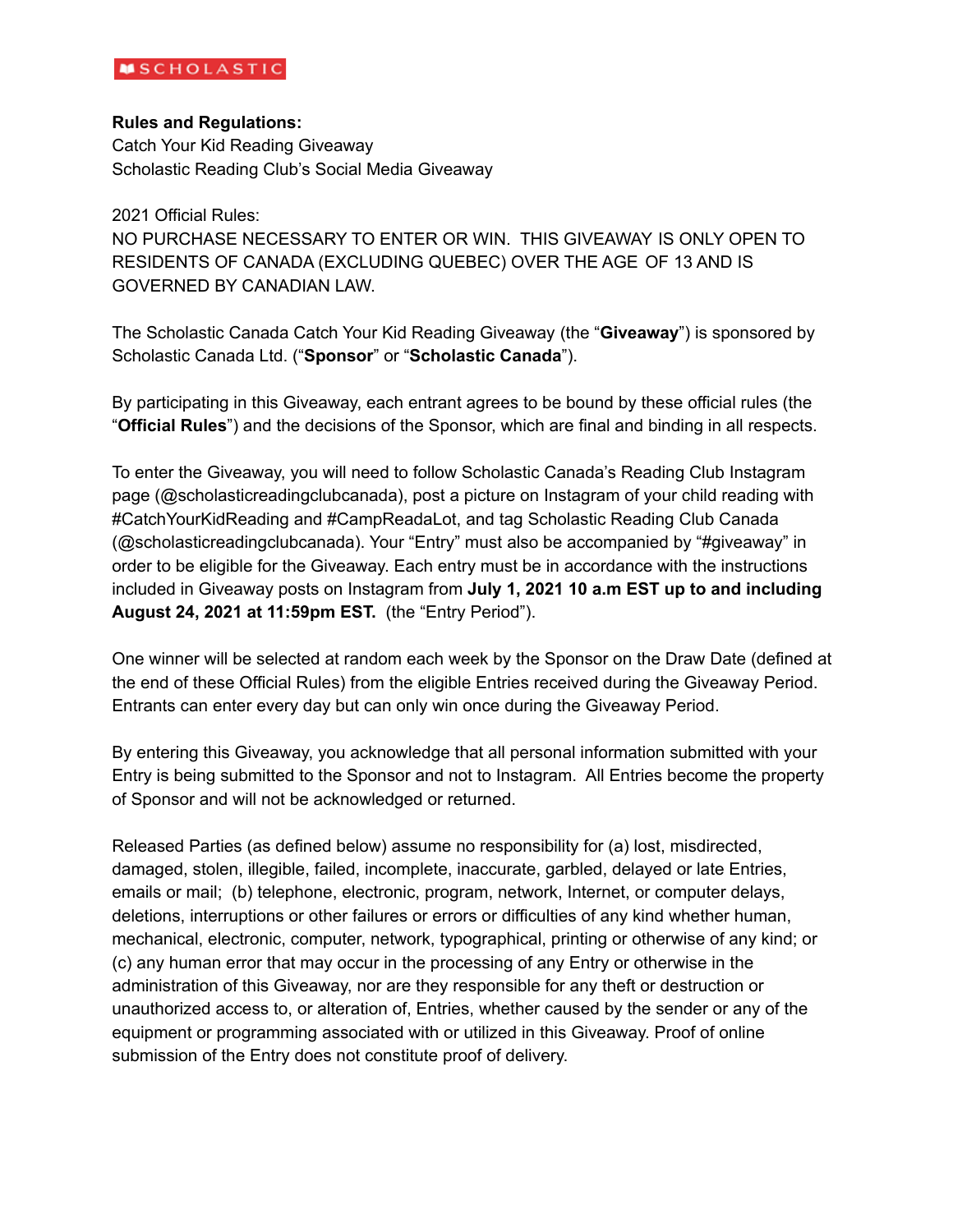# **MSCHOLASTIC**

In the event of a dispute regarding the identity of a person submitting an Entry, the Entry will be deemed to be submitted by the Authorized Account Holder of the e-mail address associated with the Instagram account (as applicable) at the time of entry. "**Authorized Account Holder**" is defined as the natural person who is assigned the e-mail address by an Internet access provider, on-line service provider, or other organization (e.g., business, educational institution, etc.) that is responsible for assigning e-mail addresses for the domain associated with the submitted e-mail address.

To enter, you must be a registered user of Instagram. If you are not a registered user of Instagram, you may visit [www.instagram.com](http://www.instagram.com/) to register for free. Registration for and use of this platform are subject to the terms and conditions of the site and Sponsor has no responsibility with respect to such registration or use. This promotion is in no way sponsored, endorsed or administered by, or associated with Instagram. Instagram is completely released of all liability by each entrant or participant in this Giveaway. Any questions, comments or complaints regarding the Giveaway must be directed to Scholastic Canada by email at custserve@scholastic.ca and not to Instagram.

## **Eligibility**

The Giveaway is open only to legal residents of Canada (excluding Quebec) who are over the age of 13 at the time of entry. Employees, representatives, and agents of Scholastic Canada as well as the immediate family members (spouse, children, parents, and siblings) and those living in the same household of such employees, representatives, and agents are not eligible to enter. Void where prohibited by law.

#### **How to Enter**

To enter the Giveaway, follow the instructions posted on Instagram Giveaway posts during the Entry Period. The personal information provided by entrants will only be used for the purpose of administration of the Giveaway and publicly promoting the Giveaway (as noted below), unless the entrant otherwise agrees in accordance with Scholastic Canada's Privacy Policy available at [scholastic.ca/aboutscholastic/privacy.php](http://scholastic.ca/aboutscholastic/privacy.php). You acknowledge that all comments, captions, or other content submitted to Scholastic Canada's Instagram page as part of your Entry will be publicly available for all to see. Please do not include any personal information in your comments, captions or other content if you do not want this information to be publicly available to all.

By accepting a prize, the winners (or their parents or legal guardians on behalf of a winner that is a minor) grant Scholastic Canada the right to use limited personal information (i.e., first name, city and province of residence) and their Entries for purposes of advertising and promotion without further notice or compensation, except where prohibited by law.

By participating in this Giveaway, each entrant (or parent or legal guardian on behalf of an entrant that is a minor) warrants and represents that they are the parent or legal guardian of any children appearing in the submission and that their Entry: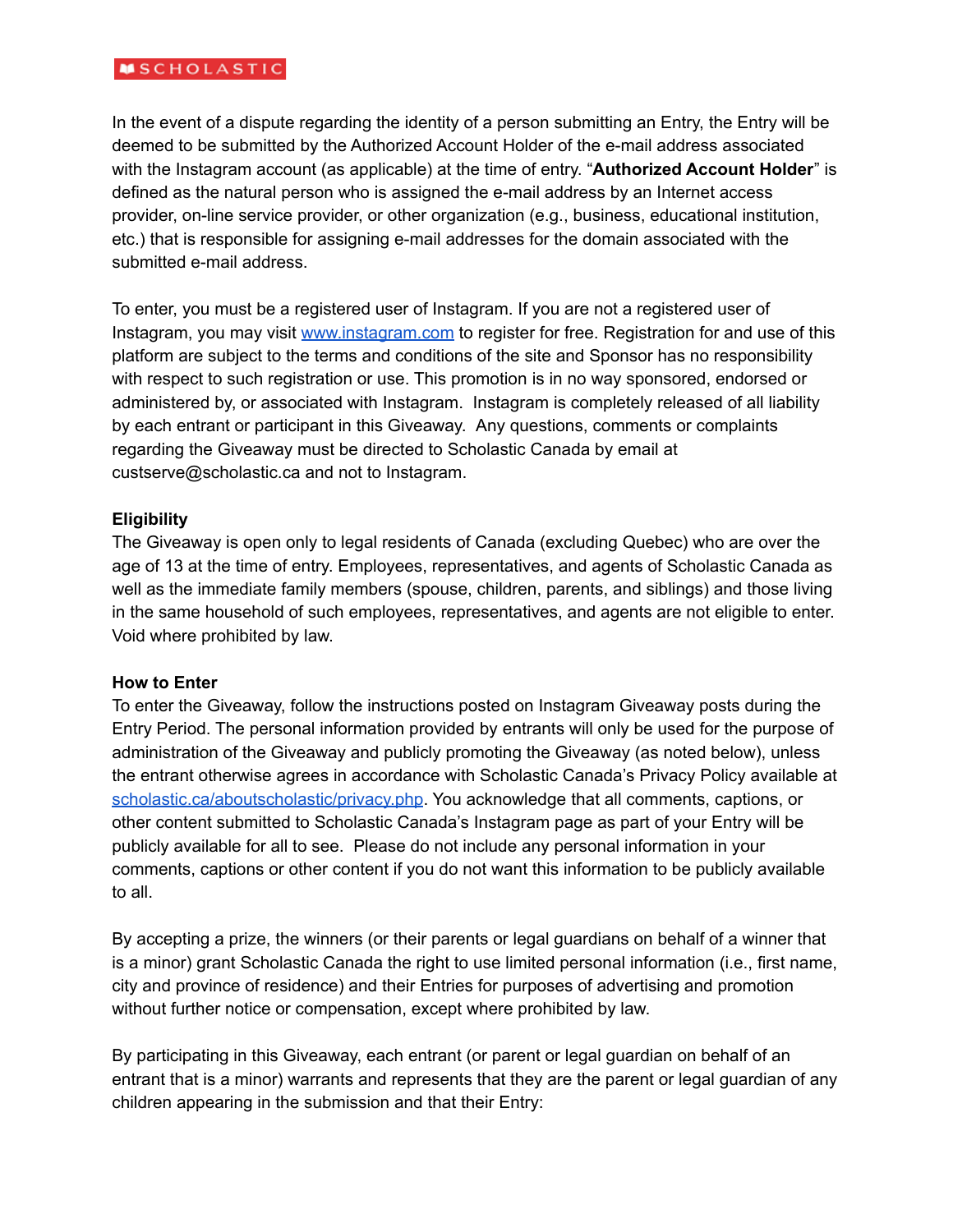## **MSCHOLASTIC**

a) is original to them and that the entrant has all necessary rights in and to the Entry used to enter this Giveaway;

b) does not violate any law, statute, ordinance or regulation;

c) does not contain any reference to any identifiable third parties, unless consent has been obtained from all such individuals and their parent/legal guardian if they are under the age of majority in their jurisdiction of residence;

d) will not give rise to any claims of infringement, invasion of privacy or publicity, or infringe on any rights and/or interests of any third party, or give rise to any claims for payment whatsoever; and

e) is not defamatory, trade libelous, pornographic or obscene, and further that it will not contain, depict, include, discuss or involve, without limitation, any of the following:

- nudity;
- sexual activity;
- crude, vulgar or offensive language and/or symbols;
- derogatory characterizations of any ethnic, racial, sexual or religious groups;
- content that endorses, condones or discusses any illegal, inappropriate or risky activity, behavior or conduct;
- personal information of individuals, including, without limitation, names and addresses (physical or email);
- conduct or other activities in violation of these Official Rules;
- commercial messages, comparisons or solicitations for products or services other than those of Sponsor;
- any identifiable third party products and/or trade-marks or brands;
- any other content that is or could be considered inappropriate, unsuitable or offensive, all as determined by the Sponsor in its sole discretion.

The Sponsor reserves the right, in its sole discretion, to edit or modify any Entry, or to request an entrant to modify or edit their Entry, in order to ensure that the Entry complies with these Official Rules, or for any other reason.

By entering this Giveaway and submitting the Entry, each entrant (or parent or legal guardian on behalf of an entrant that is a minor): (a) grants to the Sponsor, in perpetuity, a worldwide, non-exclusive license to publish, display, reproduce, modify, edit or otherwise use the Entry, in whole or in part, for advertising or promoting the Sponsor or for any other reason; (b) waives all moral rights in and to their Entry in favour of the Sponsor (and anyone authorized by the Sponsor to use the Entry); and (c) agrees to release and hold harmless the Released Parties (as defined below) against any and all claims based on publicity rights, defamation, invasion of privacy, copyright infringement, trade-mark infringement or any other intellectual property-related cause of action. For greater certainty, the Sponsor reserves the right, in its sole discretion, to modify, edit or remove any Entry, or to request an entrant to modify or edit his or her Entry, if a complaint is received with respect to the Entry, or for any other reason.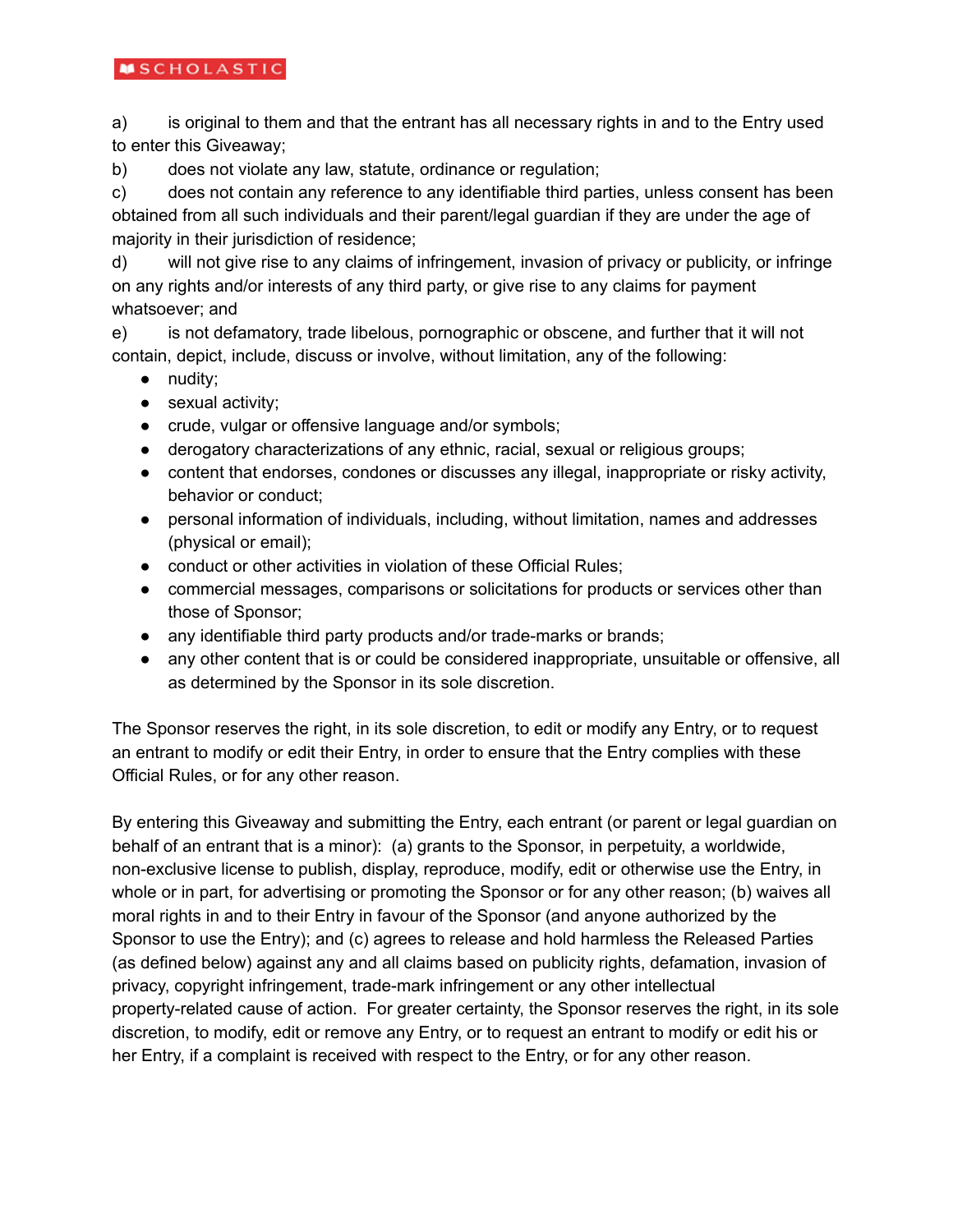#### **Prize Draws**

One (1) prize will be available to be won on each of the Draw Dates set out below. On each Draw Date (as set forth below), a random drawing will be held at 12 noon EST in Toronto, Ontario from all eligible Entries received during the Entry Period up to that Draw Date (e.g., eligible Entries received between July 1, 2021 10 a.m EST up to and including August 10, 2021 at 11:59pm. EST. will be eligible for the August 11, 2021 Draw Date).

The first Entry drawn on the Draw Date and that otherwise complies with these Official Rules will be eligible to win a prize. Among other things, potential winners must correctly answer a skill testing question in order to be eligible to receive a prize. Odds of winning are dependent on the number of eligible Entries received.

## **Prizes and Approximate Value**

There are a total of seven (7) prizes available to be won. Approximate retail value is \$50.00 CAD. No cash substitutions, transfers or assignments of prizes allowed, except by Scholastic Canada in case of unavailability, in which case a prize of equal or greater value will be awarded. There is a limit of one (1) prize per person (i.e. per Authorized Account Holder) during the Giveaway Period.

## **Confirmation of Potential Winners**

Scholastic Canada will make reasonable efforts to contact potential winners via Instagram direct message within one (1) business day following the date of the relevant Draw Date. If the potential winner cannot be contacted within the time specified above, does not correctly answer the mathematical skill testing question, is not otherwise an eligible entrant, or does not otherwise comply with the Official Rules, such person will not win any prize. In that event, the prize will be awarded to an alternate entrant, who will be selected from among the remaining eligible Entries. Any alternate winner will have the same rights and obligations as the original winner. To claim a prize, a potential winner must comply with the Official Rules for this Giveaway. The names of the winners will be posted once all winners have been notified at [www.scholastic.ca/rc/contests](https://classroomessentials.scholastic.ca/en/contests).

## **Miscellaneous**

Return of any prize notification as non-deliverable or failure to comply with the Official Rules will result in disqualification, and an alternate entrant may be randomly selected in accordance with the Official Rules.

By participating, entrants agree to hold Scholastic Canada, its parent divisions, affiliates, advertising and promotion agencies, other agents, and their respective directors, officers, employees, representatives, agents, and assigns (collectively, the "**Released Parties**") harmless against any and all claims, loss, liability, injury, or damage to entrant or any other person or entity due in whole or in part, directly or indirectly, by reason of their acceptance, possession or use of a prize or their participation in this Giveaway.